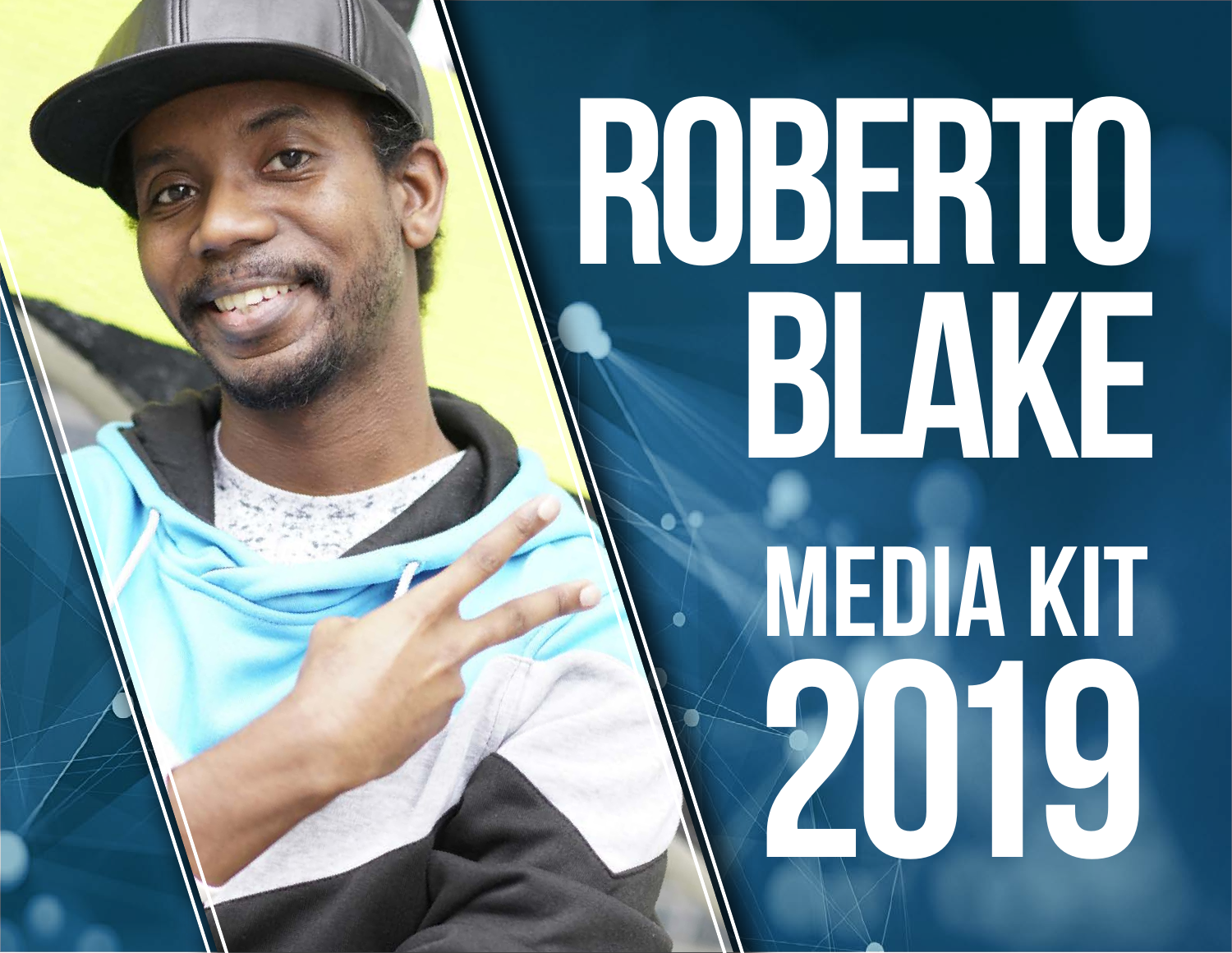# **ROBERTO BLAKE / ENTREPRENEUR / SPEAKER / CREATOR**

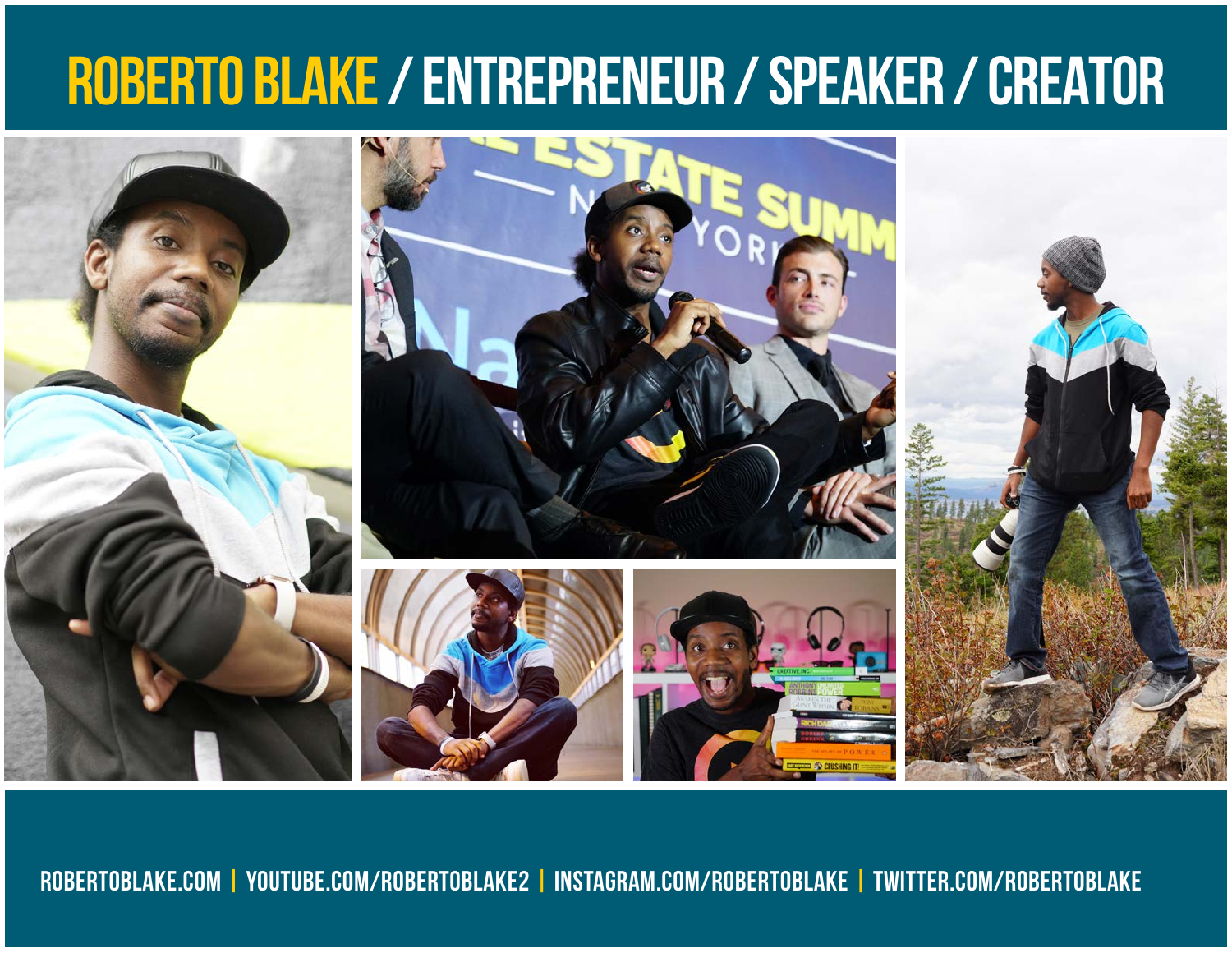#### **ROBERTO BLAKE | OPPORTUNITIES FOR INTEGRATIONS**

As a content creator, Roberto has built a strong presence online with a variety of formats that offer opportunities for brand integrations. Listed you will find some of the best opportunities to partner with Roberto around content that resonates with the audience he has built among creators, entrepreneurs and professionals.

**PRODUCT/BRAND MENTION |YOUTUBE FULL BRAND INTEGRATION |YOUTUBE EVENT/ACTIVATION VIDEO |YOUTUBE BRAND MENTION |PODCAST BRAND MENTION | INSTAGRAM STORY BRAND MENTION | INSTAGRAM POST AMPLIFICATION |TWITTER AMPLIFICATION |EMAIL LIST MEET-UP/ACTIVATION |EVENT SPONSORED PRESENTATION|EVENT SPONSORED ARTICLE |LINKEDIN LIVE STREAM MENTION |YOUTUBE**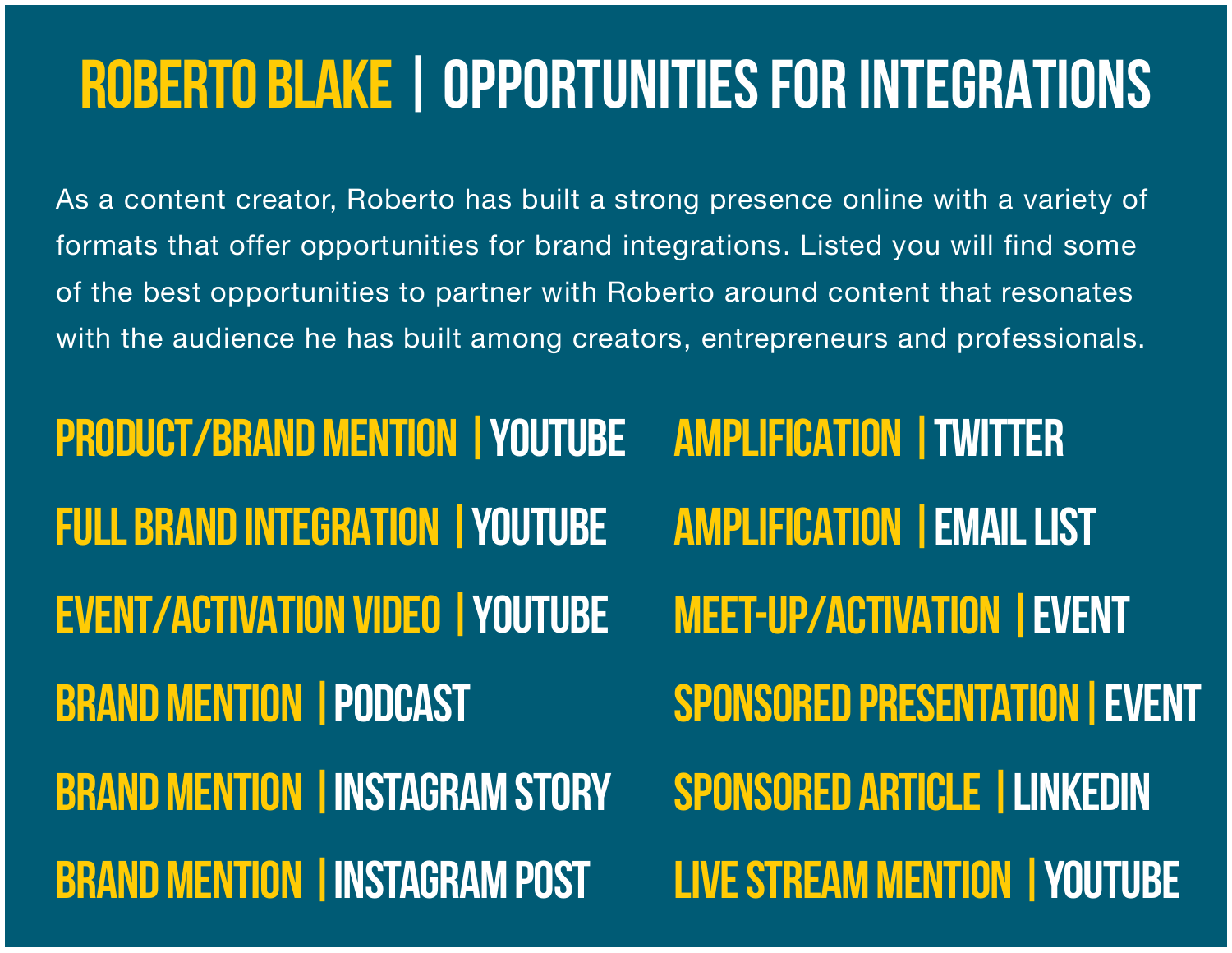# Included in all branded Video integrations

- Human closed captions from rev.com
- Social media post and brand amplification
- High quality video production and editing
- high quality thumbnails and photography
- Call to action link in description
- Feature in newsletter to email list
- Optional: audio podcast insert
- Optional: additional licensing

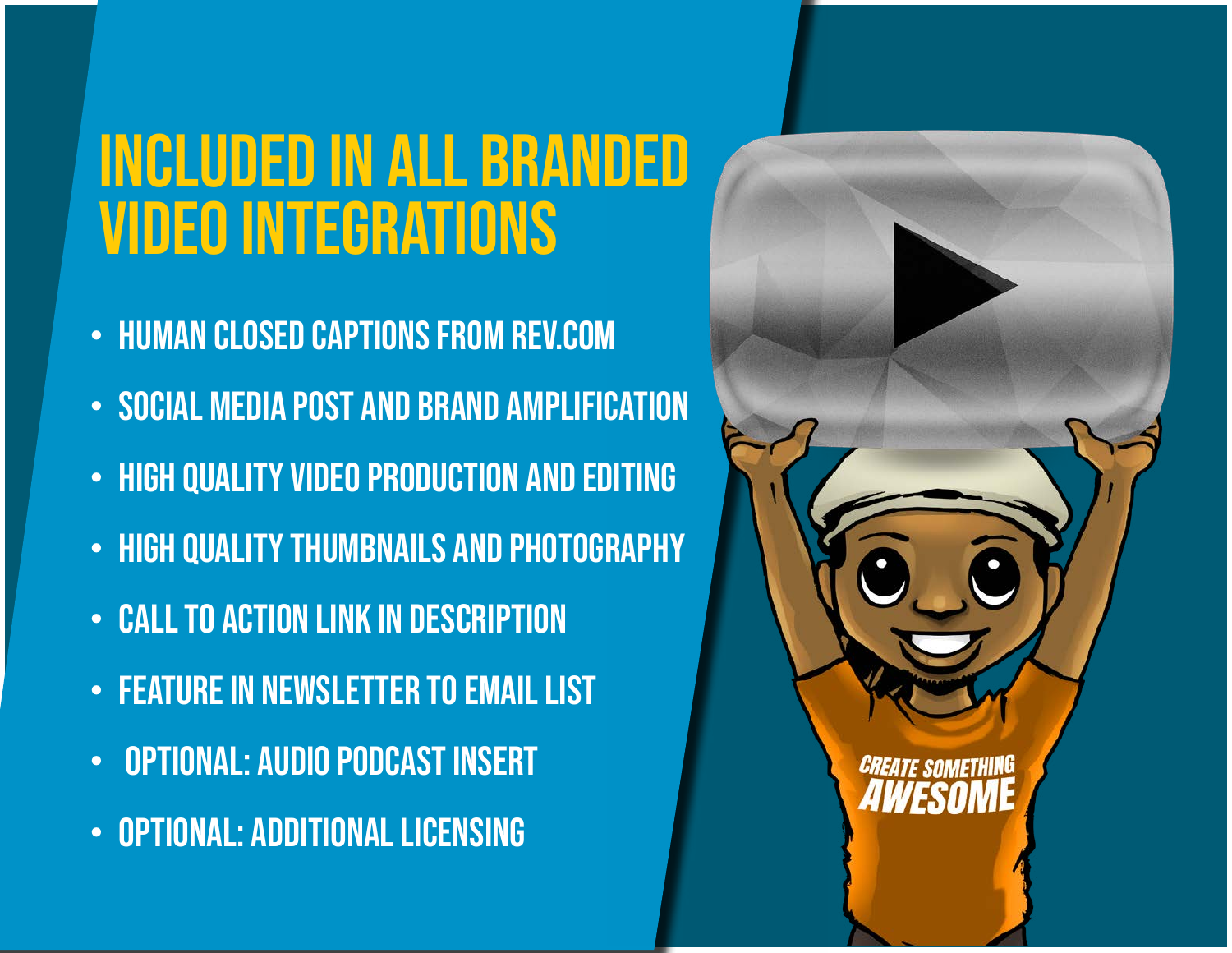# **ROBERTO BLAKE | CONTENT AND AUDIENCE ALIGNMENT**

Alignment is the most important aspect of working with a content creator. The creator, brand audience values have to align properly in order for the content to have any impact. In the case of Roberto's audience, they value the information and the transparency with which it is offered and the positive and empowering message behind it. This audience tends to be older 24-44 being the strongest concentration, working professionals or small business owners, who tend to travel and use a variety of hardware and software brands in the career.

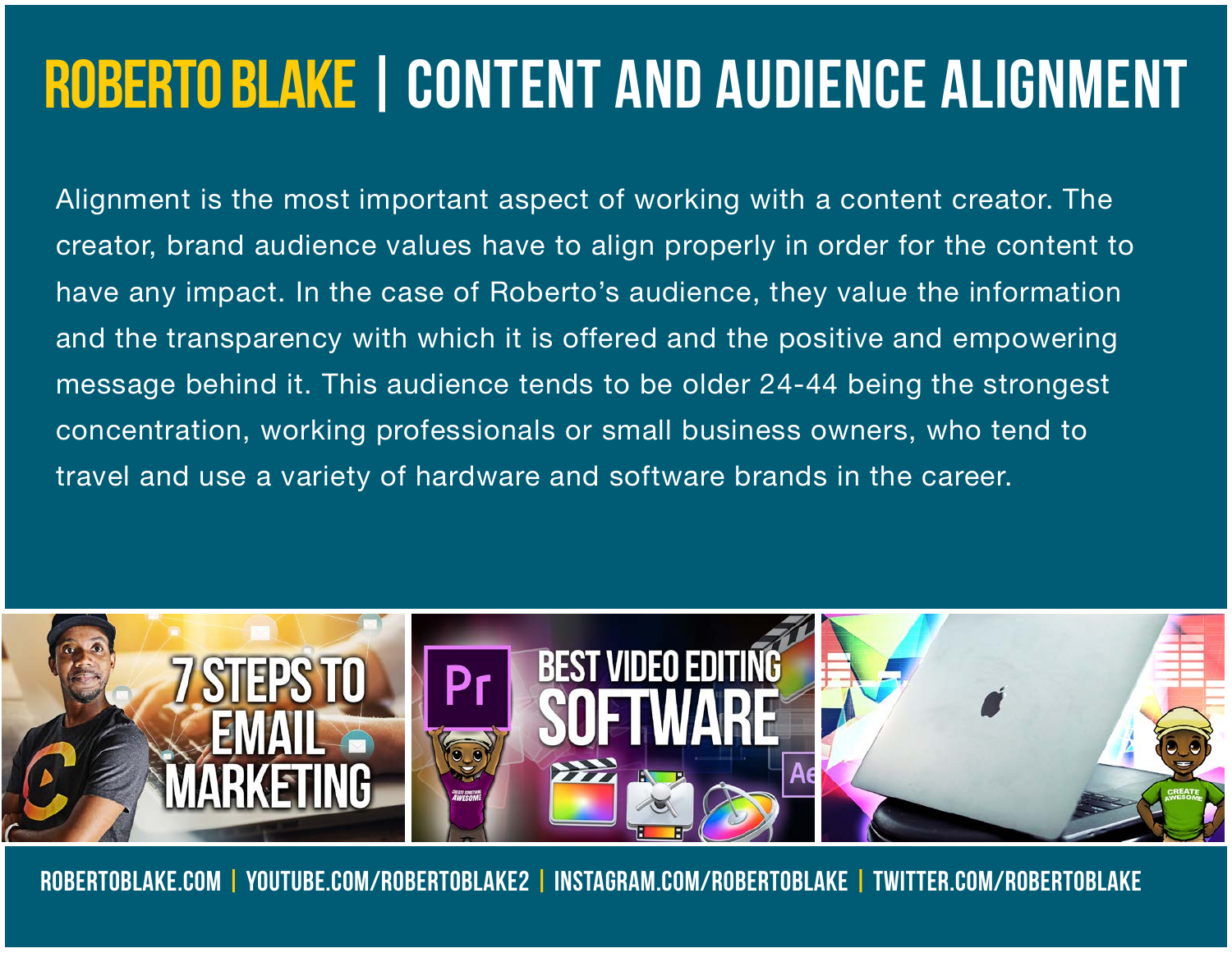# **ROBERTO BLAKE | CONTENT AND AUDIENCE ALIGNMENT**

The content on Roberto's channel focuses on 5 primary pillars of content: Online Business, Social Media Marketing, Content Creation, Career Development, and Personal Development.

Here are some of the content formats available for integrations:

Top 10 list/ product showcase/ event or experience showcase/ software tutorial/ hardware tutorial or demo/ how to/ top 5 list/ interview/ podcast/ giveaway/

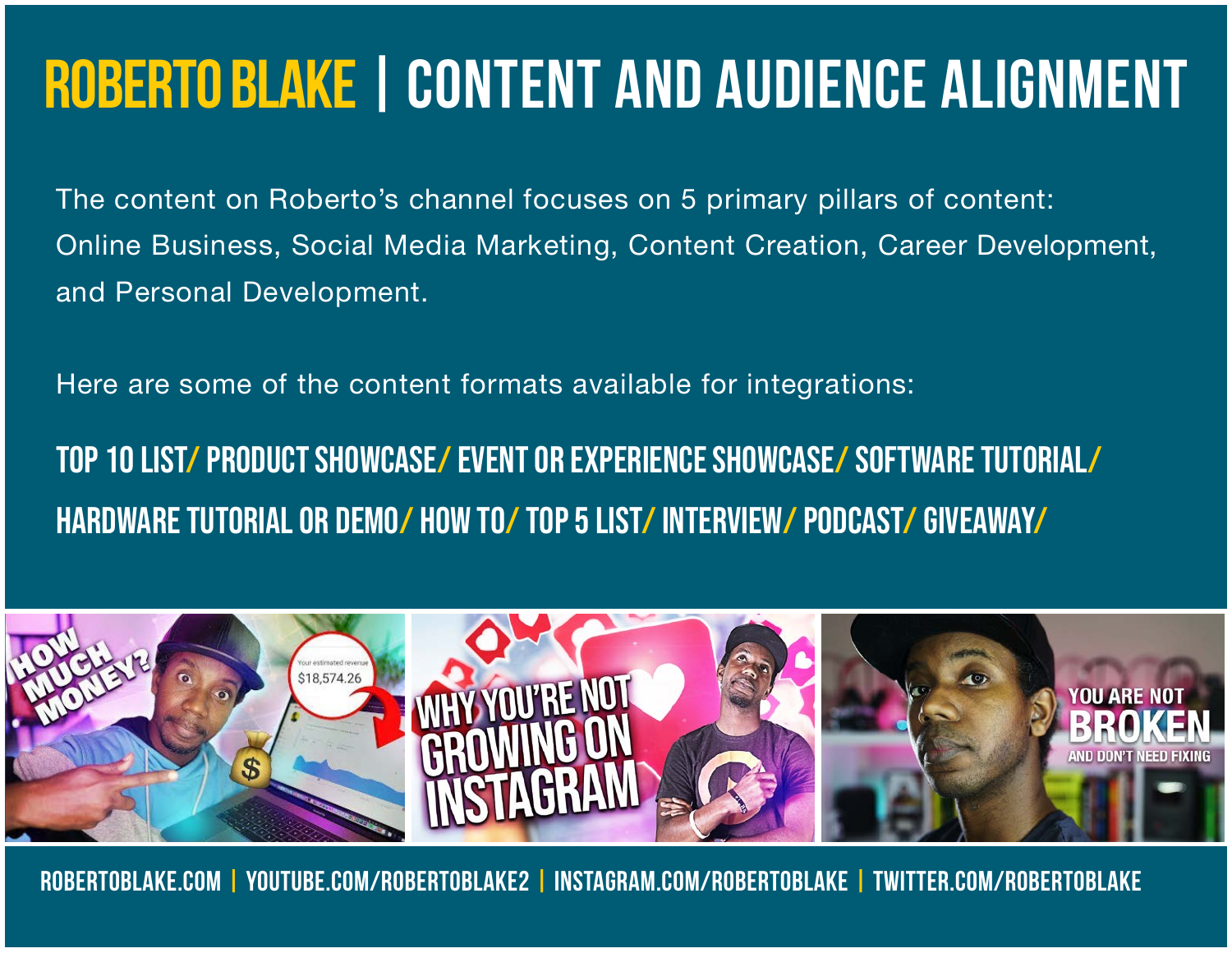# **ROBERTO BLAKE | AUDIENCE & DEMOGRAPHIC BREAKDOWN**

Understanding the audience is a priority so that the content can provide them value and is likely to lead to engagement and conversions. Here is a breakdown of the audience that consumes Roberto's content on YouTube. This information can be requested for any other platform as well.

**AVG AGE 18-34 |68% UNITED STATES |64% UNITED KINGDOM |8% CANADA |6% AUSTRALIA |3% 27% 73%**

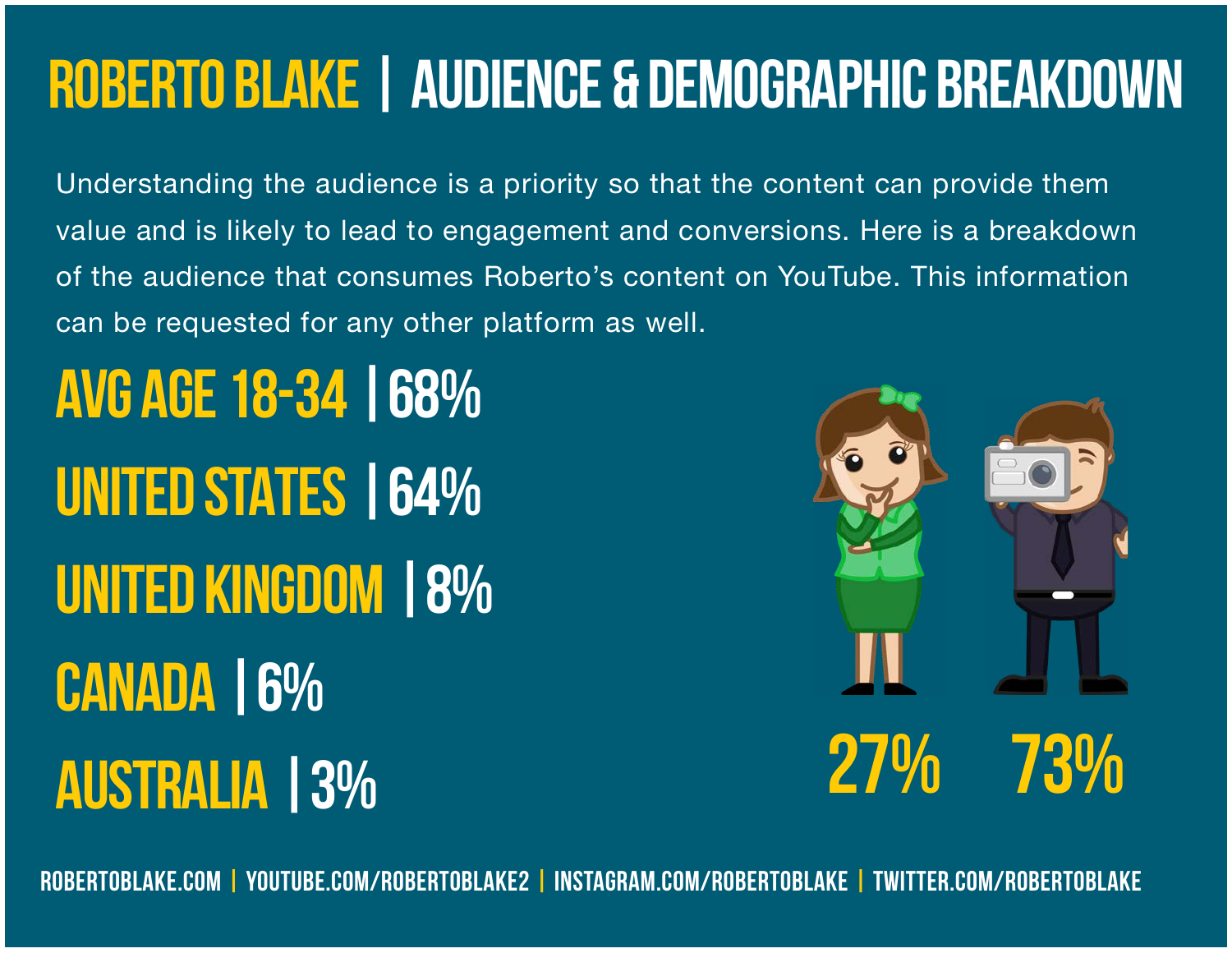#### **ROBERTO BLAKE | SOCIAL MEDIA PLATFORMS AND REACH**

**AVG YT COMMENTS|350 AVG YT VIEWS |10,000 AVG YT VIEW DURATION |5MINS EMAIL LIST |12,000+ EMAIL OPEN RATES |28%-42%**

**AVG IG COMMENTS|50 AVG IG VIEWS |2,500 AVG IG STORY VIEWS | 1,300 AVG LINKEDIN VIEWS |2,200 AVG PODCAST EP DOWNLOADS |2,700+**

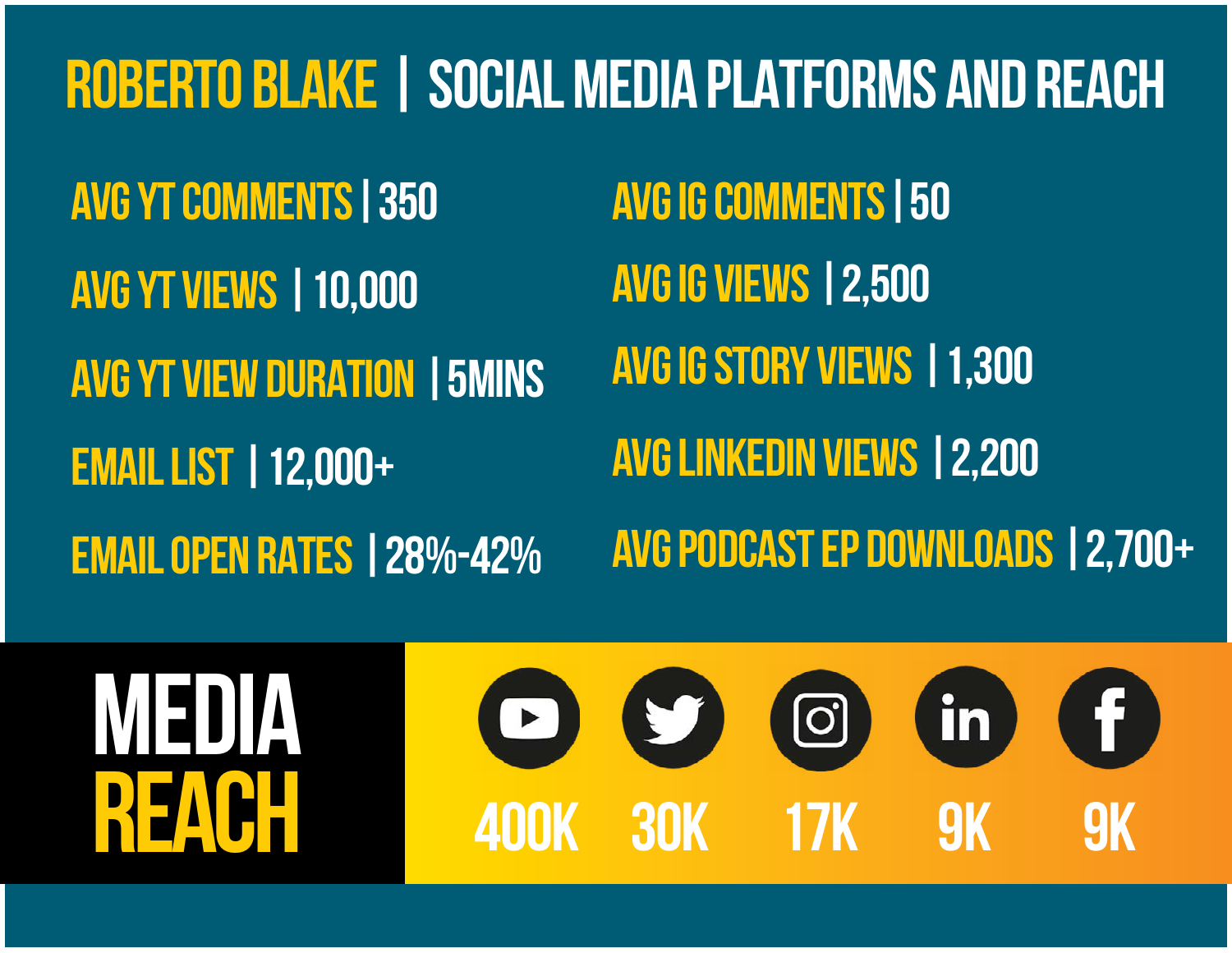#### **ROBERTO BLAKE | PREVIOUS SPONSORED INTEGRATIONS**

Throughout his career Roberto has had the privilege of working with great brand partners. Many of these partners have been a constant presence in Roberto's content through various campaigns and events.



Adobe/ hp/ dell/ samsung/ Sony/ vidiq/ tubebuddy/ paypal/ anchor storyblocks/ turbo tax/ teachable/ western digital/ Seagate/ bh photo video/ wix/ bluehost/ lexar memory/ transcend/ YouTube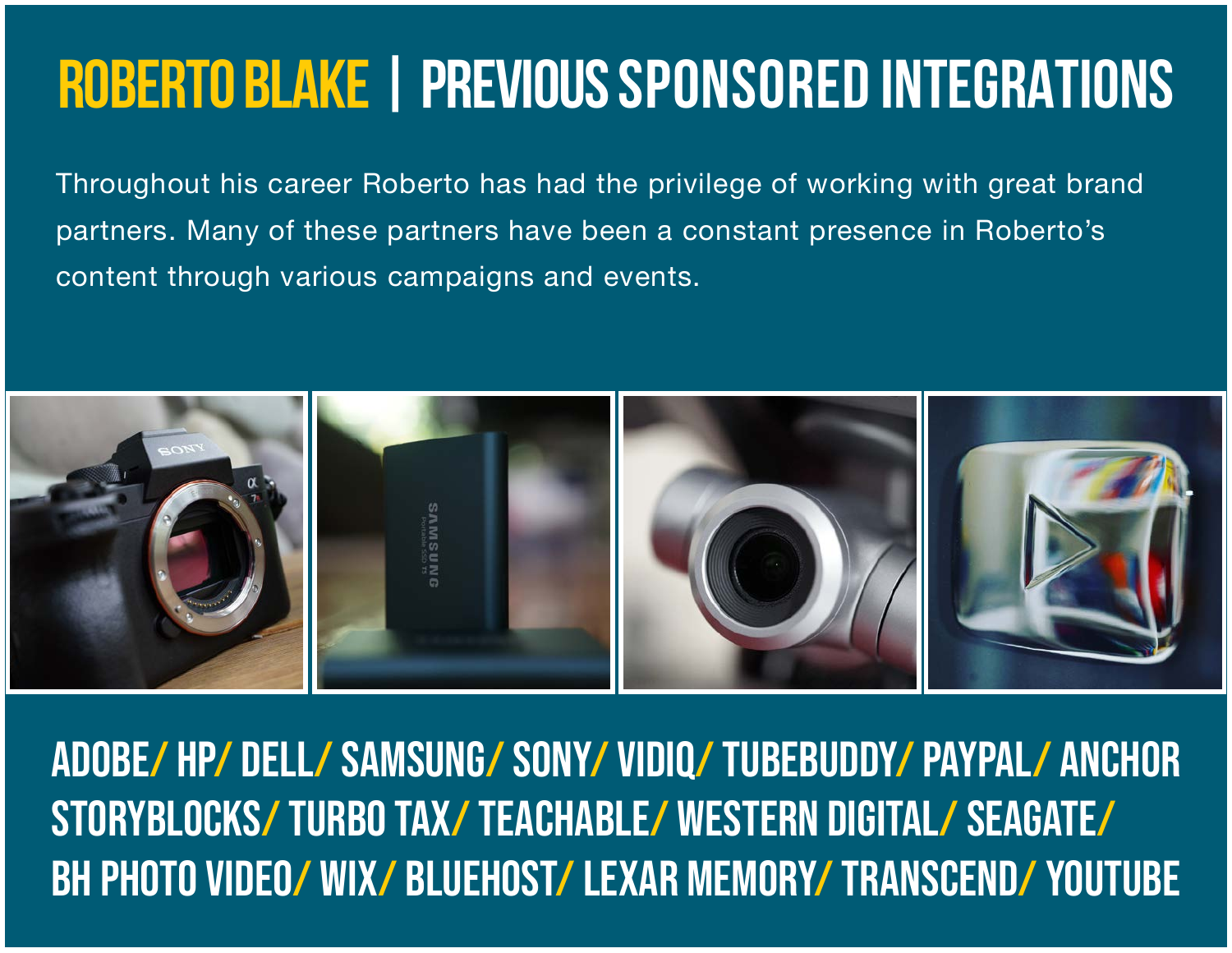#### **ROBERTO BLAKE | OPPORTUNITIES & SPONSORSHIP RATES**

Roberto offers multiple options and rates to brand partners, these rates are negotiable and should be considered as part of a larger conversation around deliverables and the specific needs for your brand integration and content.

**FULL SOCIAL MEDIA CAMPAIGN PACKAGE|\$20,000+ YT VIDEO INTEGRATION EXCLUSIVE | \$5000 YT VIDEO INTEGRATION NON EXCLUSIVE | \$3000 YT VIDEO MENTION EXCLUSIVE | \$2000 YT VIDEO NON EXCLUSIVE | \$1200 SPONSORED LINKEDIN ARTICLE|\$1000 4X SPONSORED PODCAST MENTIONS | \$3000**